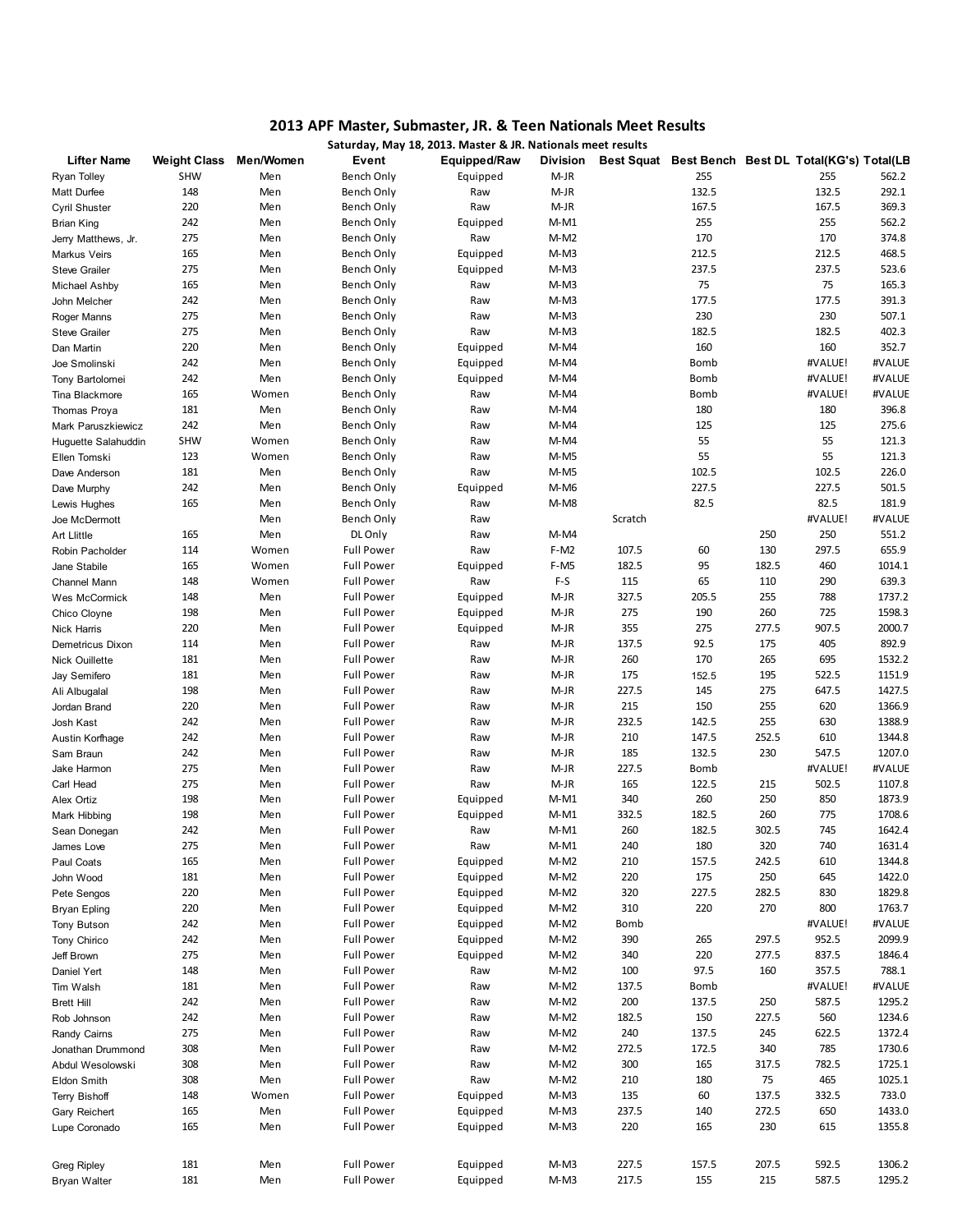| Tracy Frein          | 198        | Men   | <b>Full Power</b>                                             | Equipped | $M-M3$ | 220   | 145         | 230   | 595     | 1311.7 |
|----------------------|------------|-------|---------------------------------------------------------------|----------|--------|-------|-------------|-------|---------|--------|
| Norm Cairl           | 242        | Men   | <b>Full Power</b>                                             | Equipped | $M-M3$ | 365   | 235         | 272.5 | 872.5   | 1923.5 |
| Gregg Damminga       | 275        | Men   | <b>Full Power</b>                                             | Equipped | $M-M3$ | 330   | 220         | 322.5 | 872.5   | 1923.5 |
|                      | 275        | Men   | <b>Full Power</b>                                             |          | $M-M3$ | 335   | 227.5       | 267.5 | 830     | 1829.8 |
| Dan Dague            |            |       |                                                               | Equipped |        |       |             |       |         |        |
| Michael Goldman      | 275        | Men   | <b>Full Power</b>                                             | Equipped | $M-M3$ | 335   | 205         | 262.5 | 802.5   | 1769.2 |
| Rocky Tilson         | 275        | Men   | <b>Full Power</b>                                             | Equipped | $M-M3$ | 255   | 105         | 185   | 545     | 1201.5 |
| Marvin Mann          | 198        | Men   | <b>Full Power</b>                                             | Raw      | $M-M3$ | 230   | 160         | 250   | 640     | 1410.9 |
| David Summers        | 220        | Men   | <b>Full Power</b>                                             | Raw      | $M-M3$ | 225   | 160         | 235   | 620     | 1366.9 |
| Jim Harris           | 165        | Men   | <b>Full Power</b>                                             | Equipped | M-M4   | 207.5 | 162.5       | 237.5 | 607.5   | 1339.3 |
| Bob Fabiano          | 181        | Men   | <b>Full Power</b>                                             | Equipped | M-M4   | Bomb  |             |       | #VALUE! | #VALUE |
| Mike Simon           | 181        | Men   | <b>Full Power</b>                                             | Equipped | M-M4   | 245   | 187.5       | 255   | 687.5   | 1515.7 |
|                      | 198        |       |                                                               |          |        | 305   | 205         |       | 742.5   | 1636.9 |
| Michael Steck        |            | Men   | <b>Full Power</b>                                             | Equipped | M-M4   |       |             | 232.5 |         |        |
| Suzanne Prusnek      | 165        | Women | <b>Full Power</b>                                             | Raw      | M-M4   | 132.5 | 75          | 187.5 | 395     | 870.8  |
| Lynne Boshoven       | 181        | Women | <b>Full Power</b>                                             | Raw      | M-M4   | 150   | 105         | 215   | 470     | 1036.2 |
| Martin Caliendo      | 181        | Men   | <b>Full Power</b>                                             | Equipped | $M-M5$ | 190   | 125         | 187.5 | 502.5   | 1107.8 |
| Greg McMillan        | 198        | Men   | <b>Full Power</b>                                             | Equipped | $M-M5$ | Bomb  |             |       | #VALUE! | #VALUE |
| Dick Zenzen          | 242        | Men   | <b>Full Power</b>                                             | Equipped | $M-M5$ | 330   | 182.5       | 210   | 722.5   | 1592.8 |
| Tim Sheehan          | 220        | Men   | <b>Full Power</b>                                             | Raw      | M-M5   | 170   | 125         | 190   | 485     | 1069.2 |
|                      |            |       |                                                               |          |        |       |             |       |         |        |
| Tom Walters          | 220        | Men   | <b>Full Power</b>                                             | Raw      | M-M8   | 130   | 80          | 150   | 360     | 793.7  |
| Joe Buck             | 220        | Men   | <b>Full Power</b>                                             | Equipped | M-O    | 350   | 265         | 227.5 | 842.5   | 1857.4 |
| Henry Thomason       | <b>SHW</b> | Men   | <b>Full Power</b>                                             | Equipped | $M-S$  | 510   | 350         | 320   | 1180    | 2601.4 |
| Sara Young           | 165        | Women | Ironman                                                       | Raw      | $F-M2$ |       | 60          | 127.5 | 187.5   | 413.4  |
|                      | <b>SHW</b> | Women | Ironman                                                       | Raw      | F-M2   |       | 57.5        | 97.5  | 155     | 341.7  |
| Patricia McFarland   |            |       |                                                               |          |        |       |             |       |         |        |
| Garrin Clark         | 165        | Men   | Ironman                                                       | Raw      | $M-M2$ |       | 102.5       | 205   | 307.5   | 677.9  |
| <b>Steve Creedon</b> | 198        | Men   | Squat Only                                                    | Raw      | $M-M2$ | 170   |             |       | 170     | 374.8  |
| Rob Fuciarelli       | 242        | Men   | Squat Only                                                    | Equipped | $M-S$  | Bomb  |             |       | #VALUE! | #VALUE |
| <b>Ben Pollard</b>   | 198        | Men   | Squat Only/DL Only                                            | Equipped | $M-M5$ | 160   |             | 227.5 | 387.5   | 854.3  |
|                      |            |       |                                                               |          |        |       |             |       |         |        |
|                      |            |       | Sunday, May 19, 2013. Submaster & Teen Nationals meet results |          |        |       |             |       |         |        |
| Joe Fargo            |            |       |                                                               |          |        |       |             |       |         | 606.3  |
|                      | 198        | Men   | Bench Only                                                    | Equipped | M-S    |       | 275         |       | 275     |        |
| Joe Mireles          | 220        | Men   | Bench Only                                                    | Equipped | M-S    |       | <b>Bomb</b> |       | #VALUE! | #VALUE |
| <b>William Dixon</b> | <b>SHW</b> | Men   | Bench Only                                                    | Equipped | $M-S$  |       | 272.5       |       | 272.5   | 600.8  |
| Joel Mott            |            | Men   | Bench Only                                                    | Equipped | M-S    |       | Scratch     |       | #VALUE! | #VALUE |
| Joshua Cromer        | 220        | Men   | Bench Only                                                    | Raw      | M-S    |       | 165         |       | 165     | 363.8  |
| <b>Bobby Faber</b>   | 242        | Men   | Bench Only                                                    | Raw      | $M-S$  |       | 210         |       | 210     | 463.0  |
| <b>Wade Likens</b>   | 308        | Men   | Bench Only                                                    | Raw      | M-S    |       | <b>Bomb</b> |       | #VALUE! | #VALUE |
|                      |            |       |                                                               |          |        |       |             |       |         |        |
| Dominic Swanson      | 220        | Men   | Bench Only                                                    | Raw      | $M-T1$ |       | 117.5       |       | 117.5   | 259.0  |
| Joseph Mobley        | 220        | Men   | Bench Only                                                    | Raw      | $M-T2$ |       | 147.5       |       | 147.5   | 325.2  |
| Jobe Ashby           | 123        | Men   | Bench Only                                                    | Raw      | $M-T3$ |       | 78.5        |       | 78.5    | 173.1  |
| Taylor Vensko        | 181        | Men   | Bench Only                                                    | Raw      | $M-T3$ |       | <b>Bomb</b> |       | #VALUE! | #VALUE |
| Thomas Clarke        | 181        | Men   | Bench Only                                                    | Raw      | $M-T3$ |       | 122.5       |       | 122.5   | 270.1  |
| <b>Stafon Solgot</b> | 165        | Men   | <b>Full Power</b>                                             | Raw      | M-O    | 165   | 132.5       | 220   | 517.5   | 1140.9 |
| Dan Allison          | 220        | Men   | <b>Full Power</b>                                             | Raw      | M-O    | 242.5 | 147.5       | 250   | 640     | 1410.9 |
|                      | 148        |       | <b>Full Power</b>                                             |          | $M-S$  | 312.5 | 182.5       |       | 747.5   | 1647.9 |
| Marc Tejero          |            | Men   |                                                               | Equipped |        |       |             | 252.5 |         |        |
| <b>Brian Yourist</b> | 242        | Men   | <b>Full Power</b>                                             | Equipped | $M-S$  | 300   | 222.5       | 320   | 842.5   | 1857.4 |
| Joseph Upham         | 242        | Men   | <b>Full Power</b>                                             | Equipped | M-S    | 307.5 | 215         | 260   | 782.5   | 1725.1 |
| John Balcazar        | 181        | Men   | <b>Full Power</b>                                             | Raw      | M-S    | 167.5 | 115         | 195   | 477.5   | 1052.7 |
| Matt Tripp           | 198        | Men   | <b>Full Power</b>                                             | Raw      | M-S    | 215   | 147.5       | 245   | 607.5   | 1339.3 |
| Jerome Cook          | 220        | Men   | <b>Full Power</b>                                             | Raw      | $M-S$  | 215   | 150         | 227.5 | 592.5   | 1306.2 |
| Shawn Tooley         | 220        | Men   | <b>Full Power</b>                                             | Raw      | M-S    | 185   | 145         | 257.5 | 587.5   | 1295.2 |
|                      |            |       |                                                               |          |        |       |             |       |         |        |
| Andy Grimm           | 242        | Men   | <b>Full Power</b>                                             | Raw      | M-S    | 260   | 197.5       | 300   | 757.5   | 1670.0 |
| Aaron West           | 242        | Men   | <b>Full Power</b>                                             | Raw      | M-S    | 227.5 | 170         | 295   | 692.5   | 1526.7 |
| Kevin Smith          | 275        | Men   | <b>Full Power</b>                                             | Raw      | M-S    | 307.5 | 200         | 330   | 837.5   | 1846.4 |
| Hunter Grasso        | 114        | Men   | <b>Full Power</b>                                             | Raw      | $M-T1$ | 95    | 57.5        | 117.5 | 270     | 595.2  |
| Magnus Radala        | 165        | Men   | <b>Full Power</b>                                             | Raw      | $M-T1$ | 147.5 | Bomb        |       | #VALUE! | #VALUE |
| Max Reichert         | 220        | Men   | <b>Full Power</b>                                             | Equipped | $M-T2$ | 235   | 70          | 70    | 375     | 826.7  |
| Charlie Nino         | 275        | Men   | <b>Full Power</b>                                             | Raw      | $M-T2$ | 207.5 | 110         | 247.5 | 565     | 1245.6 |
| Colby Gillette       | 148        | Men   | <b>Full Power</b>                                             | Equipped | $M-T3$ | 175   | 122.5       | 157.5 | 455     | 1003.1 |
|                      |            |       |                                                               |          |        |       |             |       |         |        |
| Forrest Grivetti     | 165        | Men   | <b>Full Power</b>                                             | Equipped | $M-T3$ | 237.5 | 142.5       | 192.5 | 572.5   | 1262.1 |
| Jacob Epling         | 181        | Men   | <b>Full Power</b>                                             | Equipped | $M-T3$ | 275   | 155         | 275   | 705     | 1554.2 |
| Nigel Clark          | 181        | Men   | <b>Full Power</b>                                             | Equipped | $M-T3$ | 182.5 | 142.5       | 202.5 | 527.5   | 1162.9 |
| Anthony Suarez       | 198        | Men   | <b>Full Power</b>                                             | Equipped | $M-T3$ | 242.5 | 150         | 242.5 | 635     | 1399.9 |
| David Cortes         | 220        | Men   | <b>Full Power</b>                                             | Equipped | $M-T3$ | 250   | 182.5       | 227.5 | 660     | 1455.0 |
| Joseph Leo           | 132        | Men   | <b>Full Power</b>                                             | Raw      | $M-T3$ | 125   | 97.5        | 165   | 387.5   | 854.3  |
|                      |            |       |                                                               |          |        |       |             |       |         |        |
| Zacharia Pauwels     | 165        | Men   | <b>Full Power</b>                                             | Raw      | $M-T3$ | 165   | 110         | 182.5 | 457.5   | 1008.6 |
|                      |            |       |                                                               |          |        |       |             |       |         |        |
| Canen Smith          | 181        | Men   | <b>Full Power</b>                                             | Raw      | $M-T3$ | 190   | 152.5       | 237.5 | 580     | 1278.7 |
| Erik Narvesen        | 181        | Men   | <b>Full Power</b>                                             | Raw      | $M-T3$ | 170   | 117.5       | 217.5 | 505     | 1113.3 |
| <b>Troy Parks</b>    | 198        | Men   | <b>Full Power</b>                                             | Raw      | $M-T3$ | 172.5 | 105         | 195   | 472.5   | 1041.7 |
| Mike Gorgacz         | 220        | Men   | <b>Full Power</b>                                             | Raw      | $M-T3$ | 197.5 | 120         | 256   | 573.5   | 1264.3 |
| Paul Fury            | 308        | Men   | Full Power/Bench Only                                         | Raw      | M-S    | 150   | 238.5       | 150   | 538.5   | 1187.2 |
| Keith Davis          | 198        | Men   | Ironman                                                       | Raw      | M-O    |       | 150         | 242.5 | 392.5   | 865.3  |
| <b>Billy Jackson</b> | 165        | Men   | Ironman                                                       | Raw      | M-S    |       | 112.5       | 190   | 302.5   | 666.9  |
|                      |            |       |                                                               |          |        |       |             |       |         |        |